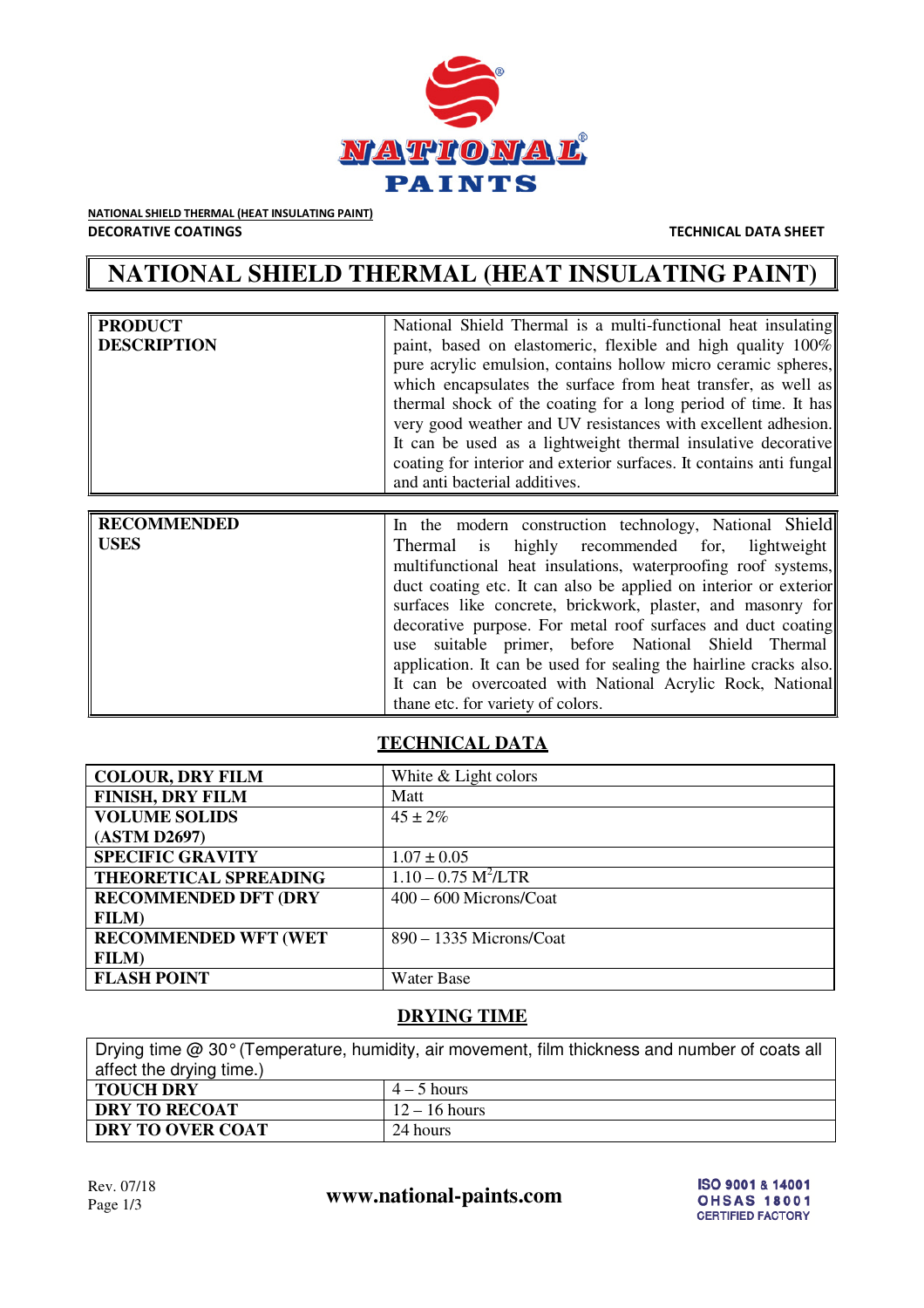

NATIONAL SHIELD THERMAL (HEAT INSULATING PAINT) DECORATIVE COATINGS TECHNICAL DATA SHEET

## **ADVANTAGES**

| NATIONAL SHIELD THERMAL ( | Light weight insulating paint which reduces the heat transfer  |
|---------------------------|----------------------------------------------------------------|
| HEAT INSULATING PAINT)    | and save energy or electrical consumptions of air conditioning |
| SYSTEM                    | equipment, seals hairline cracks, decorative look, water       |
|                           | proofing property. Very good UV resistant and excellent        |
|                           | adhesion, and absorbs the possible thermal shocks of           |
|                           | expansion and contraction of surfaces.                         |

### **APPLICATION INSTRUCTION**

| <b>SURFACE PREPARATION</b> | Before application, the surface should be sound, clean and free  |
|----------------------------|------------------------------------------------------------------|
|                            | from oil, grease, loose particles, dust, etc. Application can be |
|                            | done by the recommended application methods.                     |

# **APPLICATION DATA**

| <b>APPLICATION METHOD</b>       | Roller, brush, spray, trowel          |
|---------------------------------|---------------------------------------|
| <b>CLEANING/THINNING</b>        | Water                                 |
| <b>THINNER (VOLUME)</b>         | Water up to 5% depends on application |
| <b>CONV. SPRAY REQUIREMENTS</b> | Possible                              |
| <b>MIXING RATIO (BY VOLUME)</b> | <b>NA</b>                             |
| POT LIFE 2 30°c (100 ml)        | <b>NA</b>                             |

#### **SYSTEM**

|                                                                 | National Shield Thermal Primer (WB)                                                 | 1 Coat  |
|-----------------------------------------------------------------|-------------------------------------------------------------------------------------|---------|
| <b>RECOMMENDED SYSTEM</b><br>To be applied on prepared surface. | <b>National Shield Thermal</b>                                                      | 2 Coats |
| For variety of colors, recommending<br>over coat.               | For galvanized or aluminum surfaces use National Wash<br>Primer before application. |         |

# **ADDITIONAL DATA**

| <b>SHELF LIFE @ 30°C</b> | 18 months, in original sealed container, with proper storage |  |
|--------------------------|--------------------------------------------------------------|--|
|                          | conditions.                                                  |  |